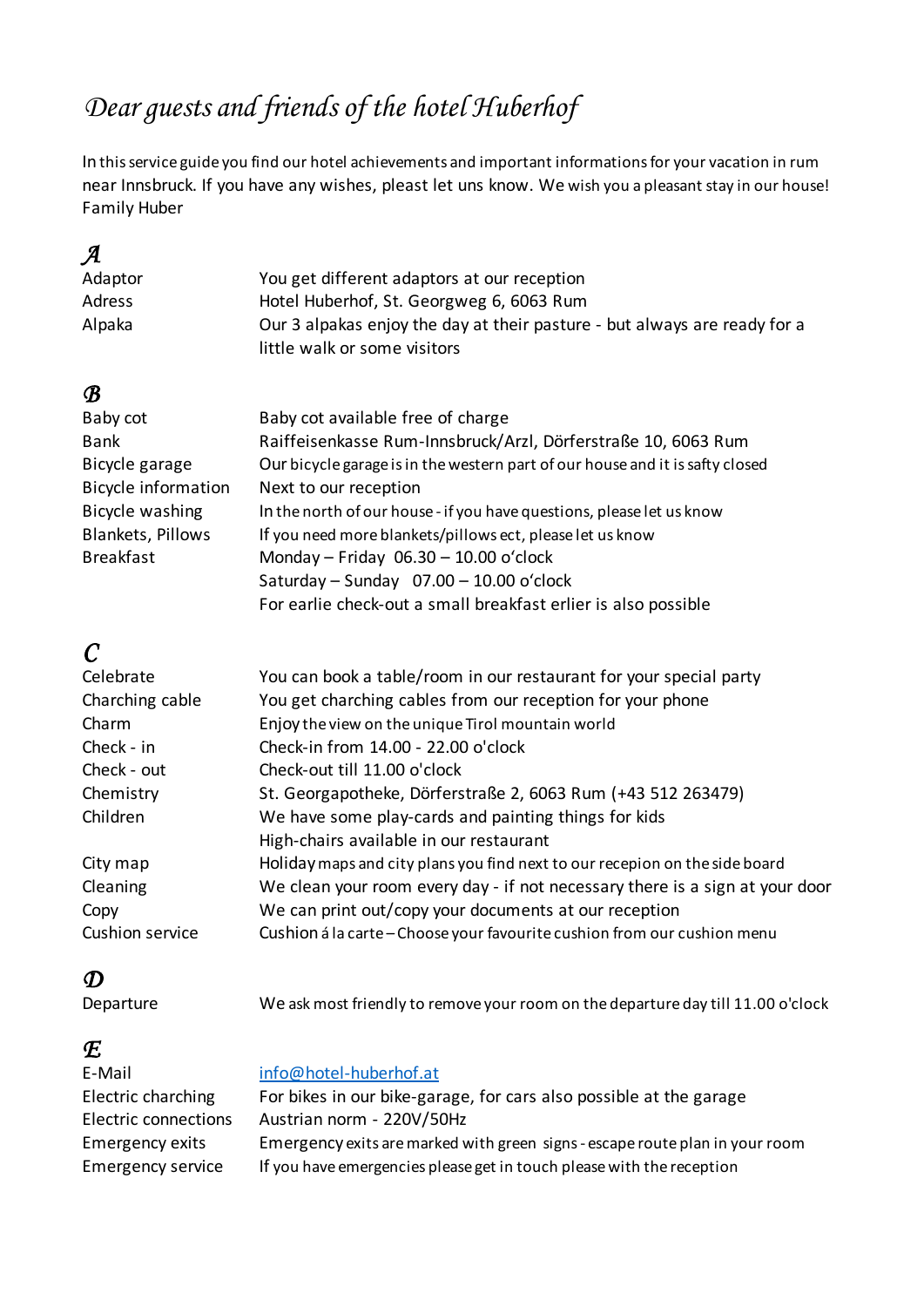| Environment                        | We stand for environment-conscious, therefore, we ask you:<br>Towels on the ground - Towel exchange<br>Towel in the hook - you use it again                                                         |
|------------------------------------|-----------------------------------------------------------------------------------------------------------------------------------------------------------------------------------------------------|
| Experiences                        | There are lot's of possibilities - you find info's on our homepage/reception                                                                                                                        |
| $\bm{\mathcal{F}}$                 |                                                                                                                                                                                                     |
| First help                         | Emergency number adoption: 0512/261220<br>Fire brigade #122,<br>Police #133,<br>Rescue #144,                                                                                                        |
| Food                               | We use food from our region for breakfast / restaurant                                                                                                                                              |
| $\bm{G}$                           |                                                                                                                                                                                                     |
| Garage<br>Guest-information        | You can book a closed garage for $\epsilon$ 10,- per night<br>Innsbruck Tourism, Burggraben 3, 6020 Innsbruck<br>Monday - Friday<br>09.00 - 17.00 o'clock<br>+43 512/ 5356<br>office@innsbruck.info |
| Guest-invoices                     | You can pay everything together(hotel, restaurant) when you check-out                                                                                                                               |
|                                    |                                                                                                                                                                                                     |
| $\mathcal H$<br>Hairdresser        | Our hairdresser is called "Kakadu" in the north of the house<br>T: +43 (0)676 - 630 22 32 for inquiries                                                                                             |
| Hangers                            | Shampoo and soap you find in your bathroom                                                                                                                                                          |
| Hiking-information<br>Hotel-bar    | Next to our reception<br>Mo - Sa 07.00 - 23.00 o'clock<br>So 07.00 - 12.00 o'clock                                                                                                                  |
| Hygiene article                    | If you need more hangers, please let us know<br>If you need various hygiene articles, please let us know (toothbrush, toothpaste )                                                                  |
| $\bm{I}$                           |                                                                                                                                                                                                     |
| Information<br>Iron, Ironing board | Topical informations are on the notice board next to our reception<br>Please contact us                                                                                                             |
| L                                  |                                                                                                                                                                                                     |
| Laundry service                    | Put your laundry in the intended laundry bags, take it to our reception and you<br>will get it back on the next day                                                                                 |
| Lost properties<br>Luggage-service | Should you miss something or have found something, please let us know<br>Please ask our reception                                                                                                   |
| M<br>Media<br><b>Medical Care</b>  | You find newspapers and magazines at the reception<br>Dr. Joseph Schenk, Rathausplatz 2, 6063 Rum<br>With pleasure we also contact Dr. Schenk for you.                                              |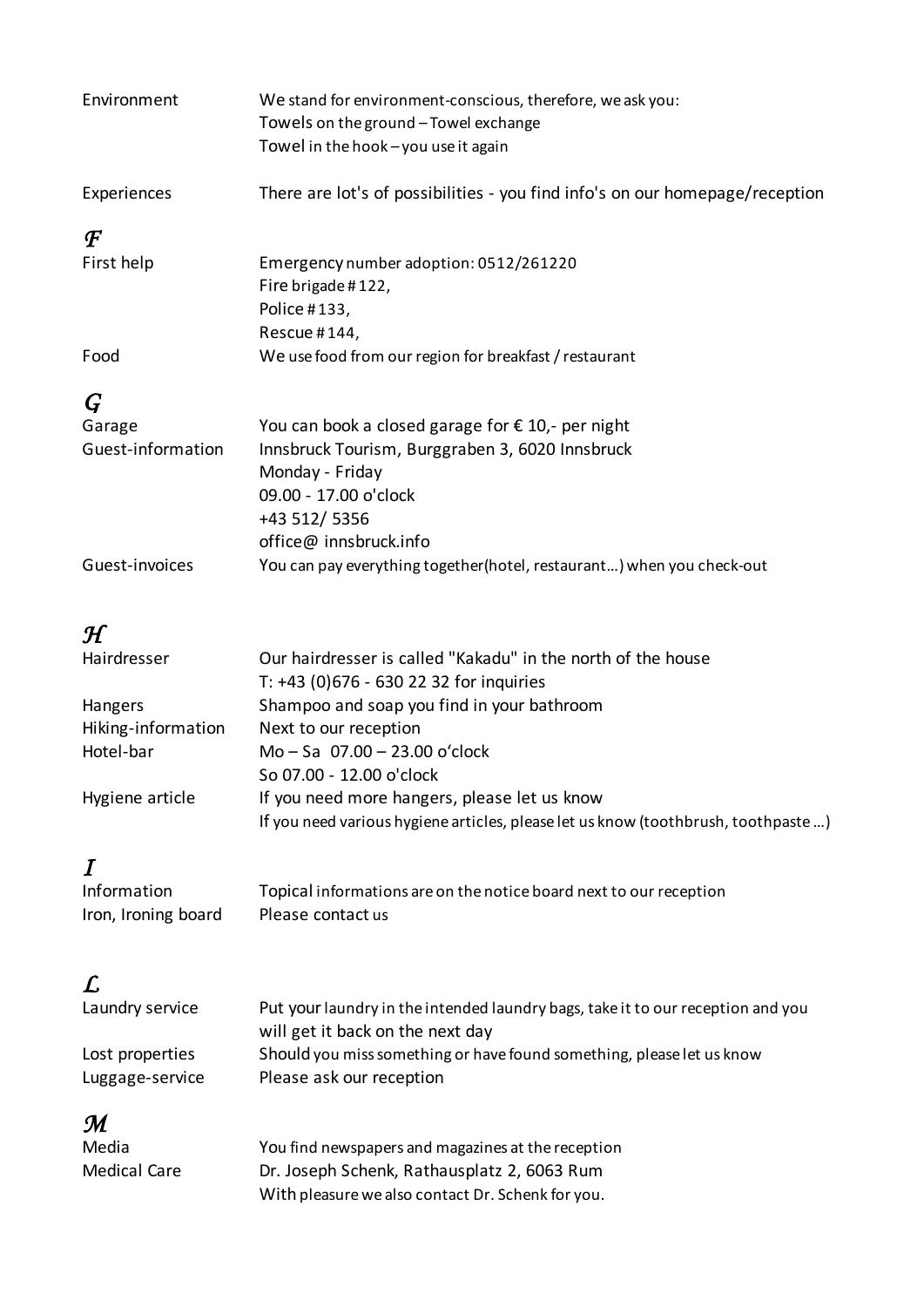| ٠       |  |
|---------|--|
| ï<br>۰. |  |

**Nail studio** 

In the north of the hotel is a hairdresser called "Kakadu" with a Nail-stylistin T: +43 676 - 447 77 24

*O* Book your next stay directly with us and save  $\epsilon$  5,- per night

### *P*

| Parking          | Free of charge in front of the hotel                                        |
|------------------|-----------------------------------------------------------------------------|
| Payment          | Beside cash - payment we also accept EC-cards, MasterCard and Visa-Card     |
| Phone            | All rooms are equipped with phones, you find suitable instructions attached |
| Pillows          | You find different pillows in our pillow-menu                               |
| Pool             | Our outdoor-pool is open from may to october                                |
| Public transport | You can reach the cities Innsbruck and Hall easilie by public transport     |
|                  | The next bus stops are just a few minutes away                              |

*Q* We try to improve ourselves every day - if you have some critic, let us know

# *R*

| $\pmb{\mathcal{R}}$ . |                                                |
|-----------------------|------------------------------------------------|
| adio?                 | You find the radio in the TV device integrated |

| Reception  | Monday – Saturday from $07.00 - 23.00$                        |
|------------|---------------------------------------------------------------|
|            | Sunday 07.00 - 12.00 o'clock and 17.00 - 21.00 o'clock        |
|            | You can reach us every time on phone +43 512 261220           |
| Rest day   | Sunday is rest day in our restaurant                          |
| Restaurant | Monday-Saturday from 07.00-23.00 o'clock                      |
|            | Warm dishes from $14.00 - 21.00$ o'clock                      |
| Room key   | Please, always take your key with you, especially on sunday's |

### *S*

| Safe           | In your room you find a safe inside the wardrobe                   |
|----------------|--------------------------------------------------------------------|
| Shewing stuff  | Please ask at our reception                                        |
| Shoes polish   | Please turn to the reception                                       |
| <b>Smoking</b> | We are a non-smoking hotel, just at balconies/outside it's allowed |
| Special        | Please contact us for special wishes ect.                          |
|                |                                                                    |

### *T*

| Taxi          | With pleasure we order for you a taxi every time                               |
|---------------|--------------------------------------------------------------------------------|
| Tennis        | You can reserve our tennis courts free of charge during your stay              |
| This and That | To form your stay in the Huberhof so pleasantly as possible, please contact us |
|               | if you have special wishes or concerns. We help you with pleasure!             |
| Towels        | Please ask our reception for more towels                                       |
| TV            | Use the remote control - international channels are available                  |